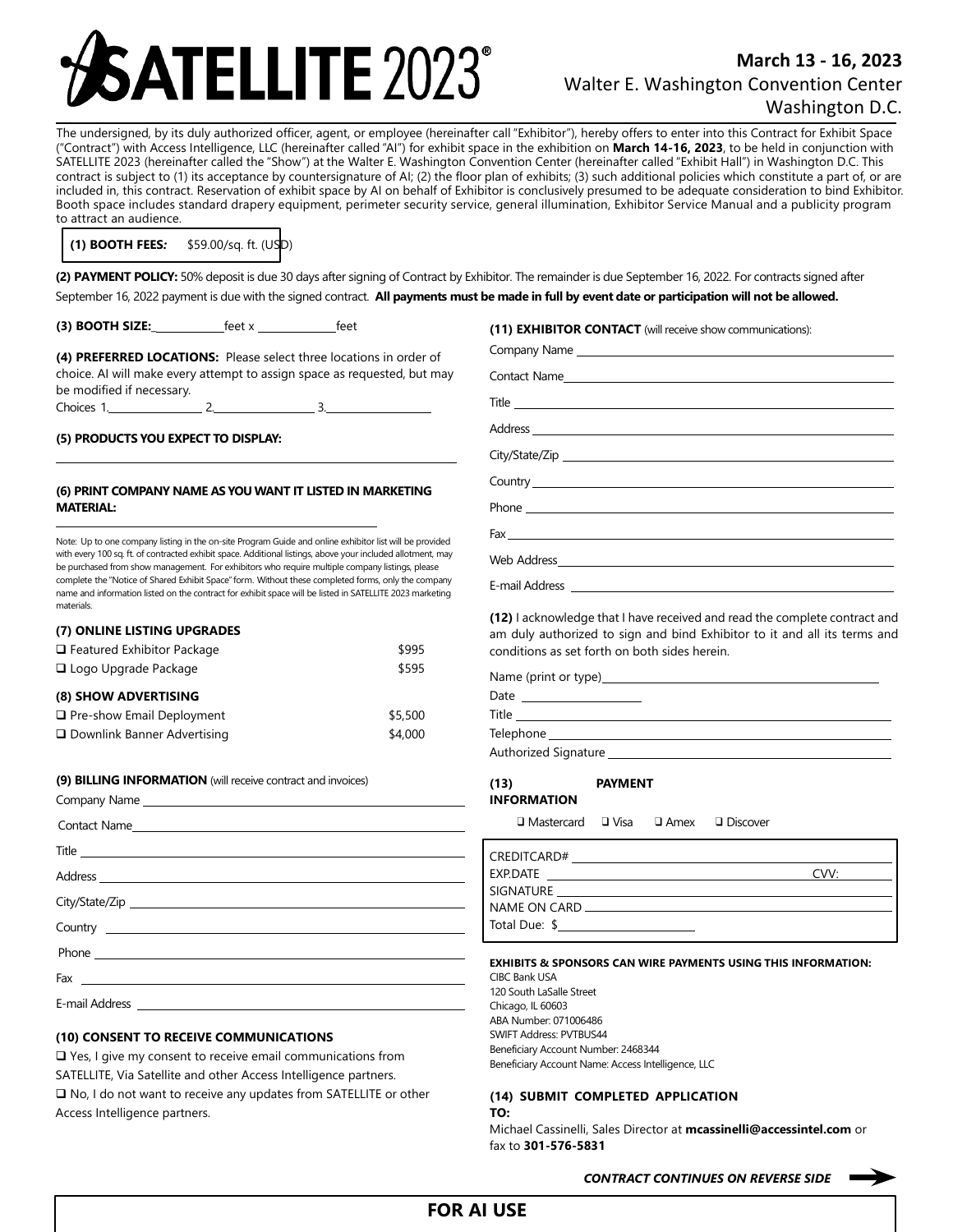|                    | <b>ONLY</b> |        |      |  |
|--------------------|-------------|--------|------|--|
| <b>Accepted by</b> | <b>Date</b> | Booth# | Cost |  |

AI reserves the right to accept or reject this Contract in its discretion. This contract becomes binding upon AI's signature in the block set forth above. If this Contract is rejected, AI will<br>refund any fees paid upon Con

| <b>A</b> Access<br><b>A</b> Intelligence |
|------------------------------------------|

9211 Corporate Blvd · 4th Floor · Rockville, MD 20850

25582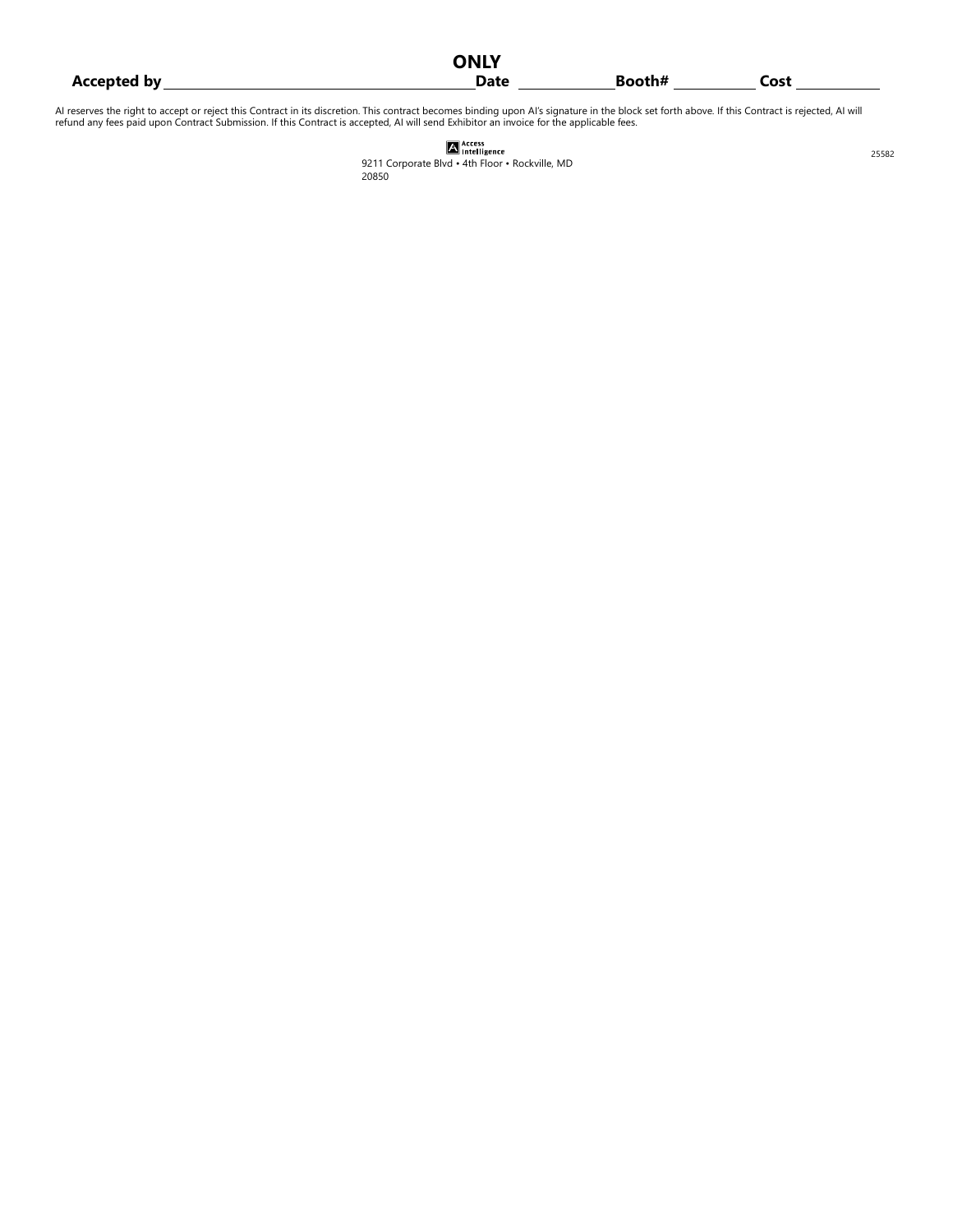# **ACCESS INTELLIGENCE, LLC EXHIBIT RULES AND REGULATIONS**

**1. AGREEMENT:** By signing the Contract for Exhibit Space, Exhibitor agrees to abide by these Rules and Regulations and all amendments thereto and the decisions of Show Management. For purposes of this Agreement, (i) the term "Event" shall mean the conference, trade show, in person promotion or online event outlined in first page of this document, (ii) the term "Show Management" shall mean Access Intelligence, LLC (AI) and its respective agents, (iii) the term "Exhibit Hall" shall mean the venue hosting the Event, online platform hosting a digital version or any other exhibit hall designated by Show Management in the future, (iv) the term "Exhibitor" shall mean the company that has submitted this Contract, and (v) the term "Rules" shall mean these Rules and Regulations.

**2. UNDESIRABLE ACTIVITIES:** Exhibitor agrees that its exhibit shall be admitted into the Show and shall remain from day to day solely on strict compliance with all the rules herein described. Show Management reserves the right to reject, eject, or prohibit any exhibit in whole or in part after Show Management 's good faith determination is communicated to Exhibitor that the exhibit or Exhibitor is not in accord with the Contract or the Rules.

**3. BOOTH ASSIGNMENTS:** Space assignments will be made only after receipt from Exhibitor of this Contract and applicable booth fees. After assignment, space location may not be changed, transferred, or canceled by Exhibitor except upon written request and with the subsequent written approval of Show Management. Notwithstanding the above, Show Management reserves the right to change location assignments at any time, as it may, in its sole discretion, deem necessary

**4. BOOTH REPRESENTATIVES:** Booth representation is limited to Exhibitor. Exhibitor shall not permit in its booth a non-exhibiting company representative. Exhibitor shall staff its booth during all open show hours. Booth Representatives shall at all times wear or be able to show badge identification approved by Show Management. Show Management may limit the number of booth personnel at any time.

**5. LISTINGS AND PROMOTIONAL MATERIALS:** By participating in the Event, Exhibitor grants to Event a fullypaid, perpetual non-exclusive license to use, display and reproduce the name, trade names and product names of Exhibitor in any Event directory (print, online or other media) listing the Exhibiting companies at the Event and to use such names in Event promotional materials. Show Management shall not be liable for any errors in listings or descriptions or for omissions. Exhibitor's booth, exhibited items and personnel at the Event may be included in Event photographs and used for Event promotional purpose.

**6. USE OF DISPLAY SPACE:** a) Restrictions on Space Rental: Without the express written permission of Show Without the express written permission of Show<br>Management, Exhibitor may not (i) sublet, subdivide or assign its space, or any part thereof, (ii) purchase multiple booths for the purpose of subletting or assigning to third parties, or (iii) permit in its booth any non-exhibiting company representative. Only companies or individuals that have contracted directly with Show Management shall be listed in the Show Directory or allowed on the Show floor as an exhibitor. Only one company name per booth will be listed on any booth sign. No signs or advertising devices shall be displayed outside the exhibit space other than those furnished by Show Management. Failure to comply with this provision may be sufficient cause for Show Management to require the immediate removal of the exhibit and/or the offending Exhibitor, at the expense of Exhibitor. Failure to comply may also result in forfeiture of all fees paid. In addition, all booths must be fully carpeted and no exhibit shall be built to exceed height limitations set in the exhibitor manual. An exhibit that exceeds the height limitations will have to be altered to conform to the requirements, at Exhibitor's expense.

**7. INSTALLATION AND REMOVAL:** Show Management has full discretion and authority over the placement, arrangement, and appearance of items which Exhibitor displays. Installation of all exhibits must be fully completed at least one (1) hour prior to the opening time of the Show. If Exhibitor does not meet this deadline, Exhibitor will not be allowed to set up until two (2) hours prior to the next day's Show hours. Any space not claimed by 12 PM, the day before the Exhibit Hall opens may be resold or reassigned by Show Management, without refund. All exhibit and booth materials must be removed by 5 PM, the day after the last day of Exhibit Hall hours. Show Management reserves the absolute right to inspect any items removed from the exhibit.

**8. EARLY REMOVAL OF EXHIBITS NOT ALLOWED:** a) No exhibit shall be packed, removed, or dismantled prior to the closing of the Show. If Exhibitor acts in breach of this provision, it shall pay as compensation for the distraction to the Show's appearance, an amount equal to one-third of the total space charge for Exhibitor's allocated area, in addition to all sums otherwise due under this Agreement. b) For security reasons, any equipment removed from the Exhibit Hall prior to the official closing of the Show shall require a special pass issued by Show Management

**9. PROHIBITED ACTIVITIES:** a) No cooking may take place in Exhibitor's space. b) All demonstrations, sales activities, and distribution of circulars and promotional material must be confined to the limits of Exhibitor's booth. Exhibitor must not place equipment for display or demonstration in such manner as to cause observers to gather in the aisles. All equipment for display or demonstration must be placed within the assigned booth to attract observers into the booth. c) Exchange of money or consummating the sale of goods or services on the Exhibit Hall floor is prohibited. Orders may be taken for future delivery only. d) Exhibits which include the operation of musical instruments, radios, sound motion picture equipment, public address systems, or any noise-making machines must be operated so that the noise resulting there from will not annoy or disturb adjacent exhibitors or their patrons. e) Exhibitor is prohibited from displaying any devices or objects in the booth that exceed the length of the back wall without prior written approval from Show Management and the Exhibit Hall. f) Animals and pets are not permitted in the Exhibit Hall except in conjunction with an approved exhibit, display or performance legitimately requiring use of animals. Guide dogs are permitted. g) Exhibitor is not allowed to conduct any activities that could be considered an illegal lottery under the State laws where the event is to be held. h) Electrical equipment that is not UL approved may not be used in the Exhibit Hall. No wiring, installation of spotlights or other electrical work shall be done except by the electrical contractor authorized by Show Management or the Exhibit Hall.

**10. UNION LABOR:** Where required, Exhibitor hereby agrees to use qualified union labor at all times while in the Exhibit Hall and abide by all agreements made between the Exhibit Hall, the unions, and Show Management.

**11. RIGHT OF ENTRY AND INSPECTION:** Show Management, in its absolute discretion, shall have the right at any time to enter the leased area occupied by Exhibitor or otherwise inspect Exhibitor's material.

**12. BOOTH MAINTENANCE:** Exhibitor is required to maintain the daily cleanliness and disinfecting of its booth. Cleaning of booths shall take place at times other than Show hours. Show Management will be responsible only for the cleaning and disinfecting of aisle space and public areas.

**13. CARE OF BUILDING AND EQUIPMENT:** Exhibitor and its agents shall not injure or deface any part of the Exhibit Hall, the booths or booth contents or Show equipment and decor. If Exhibitor causes any such damage, Exhibitor shall be liable to the owner of the property so damaged.

14. **CANCELLATION BY EXHIBITOR:** Exhibitor specifically recognizes and acknowledges that Show Management will sustain certain losses if Exhibitor cancels its exhibit space after it has been assigned and confirmed by the Show Management. Due to the difficulty, if not impossibility of determining and proving said losses, Exhibitor agrees to pay the following amounts as liquidated damages, and not as a penalty, if Exhibitor cancels all or part of its exhibit space on or within the time periods specified below:

# TIME PERIOD **Research Studies Contained A**

**DAMAGES** 

Prior to or on September 16, 2022 50% of rental fees After September 16, 2022

100% of rental fees

Upon receipt of written notice of cancellation by Exhibitor, Show Management has the right to resell the space and retain all revenue collected. Any such re-sale shall not reduce the amount of

liquidated damages to be paid by Exhibitor.

**15. CANCELLATION OF EVENT:** If for any reason beyond Show Management's control (e.g., fire, casualty, flood, epidemic, earthquake, explosion, accident, blockage, embargo, inclement weather, governmental restraints, act of public enemy, riot or civil disturbance, impairment or lack of adequate transportation, inability to secure sufficient labor, technical or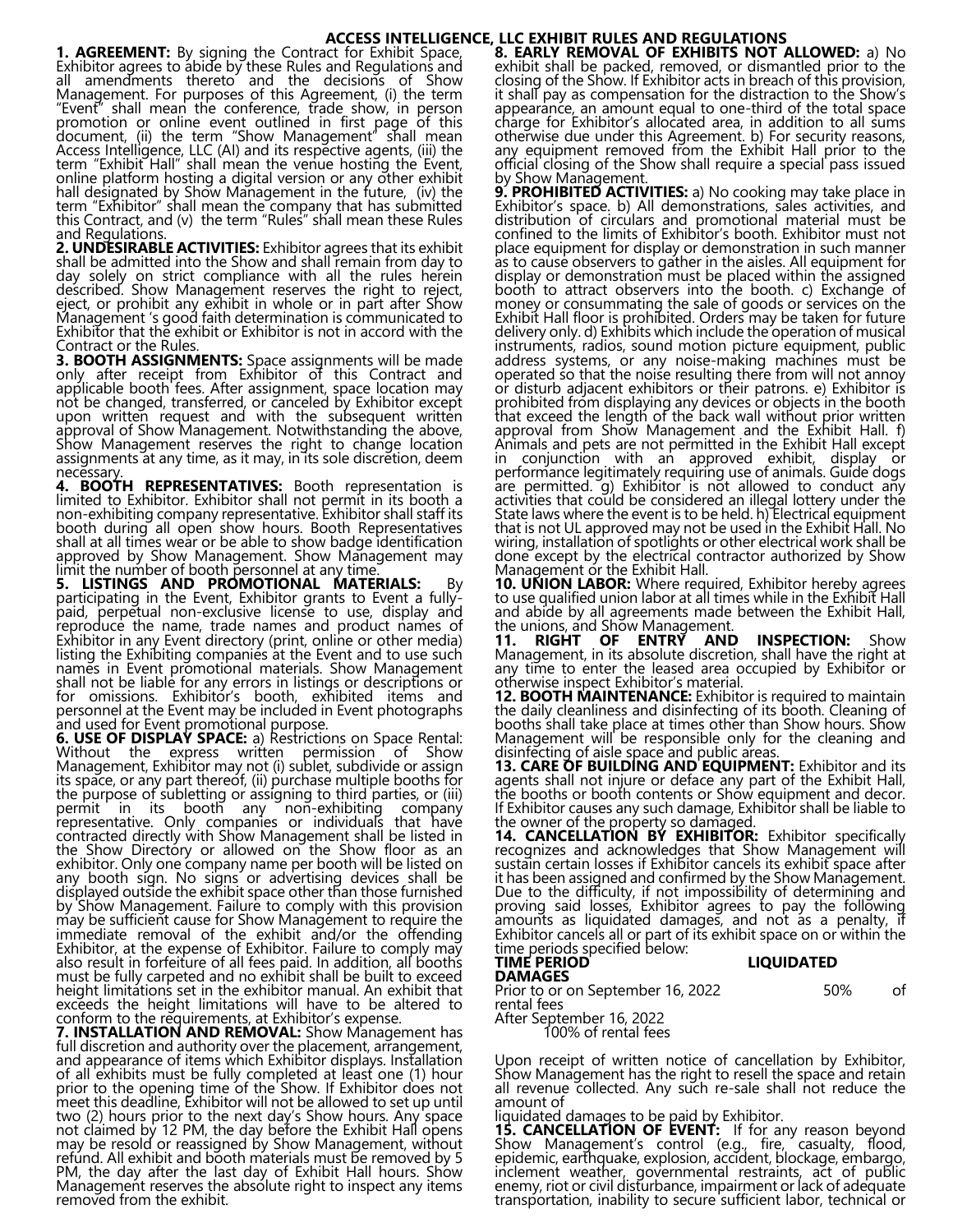other personnel, municipal, state or federal laws, or act of God), the Event, or any part thereof, is prevented from being held, interrupted or the Facility becomes unavailable, unfit for occupancy or substantially interfered with, Show Management may postpone as described in Section 16 or cancel the Event. If a cancellation occurs of such event (not a Postponement), Show Management shall not be responsible for delays, damage, loss, increased costs, or other unfavorable conditions arising by virtue thereof, and Exhibitor waives claims for damage arising there from. Upon a cancellation, Show Management may credit or refund to Exhibitor no more than a prorated amount of Exhibitor's total cost of participation paid after deducting all expenses and reasonable compensation to Event. In no case, shall the amount of any credit or refund exceed Exhibitor's total cost of participation actually paid.

**16. POSTPONEMENT OF EVENT:** If for any reason the location (in person or online) or dates of the Event should be changed, no refund will be due to Exhibitor. Show Management will re-assign exhibit booth space to Exhibitor, and Exhibitor agrees to use exhibit booth space under the terms of this contract. If the event is moved exclusively online, Exhibitor has the option to apply value of the Contract to a future year live event or other digital engagement opportunity offered by Access Intelligence, LLC commensurate with the same level of participation. Show Management shall not be financially liable or otherwise obligated in the event that the Event is relocated, postponed or executed in a virtual environment online.

**17. EXHIBITOR DEFAULT:** If Exhibitor is in default of any obligation to AI (including specifically failure to pay AI within 30 days of invoice), AI may terminate Exhibitor's right under this contract to participate in the Show. If AI elects to exercise such right of termination, it shall first give Exhibitor written notice stating its intent to terminate and the action that Exhibitor must take to avoid termination. If Exhibitor fails to cure the default within 10 days of the date of notice from AI, Exhibitor shall have no further right to participate in the Show. AI's liability to return any amounts paid by Exhibitor under this contract will be limited as set forth in paragraph 14 above. Furthermore, AI may retain any amount that would otherwise be returned by Exhibitor and apply such retained amount to satisfy the liability to AI for which Exhibitor is in default.

**18. EXHIBITS AND PUBLIC POLICY:** Exhibitor is charged with knowledge of all Federal, State and local laws, ordinances and regulations pertaining to health, fire prevention and public safety, while participating in this Show. Compliance with such laws is mandatory for Exhibitor, and the sole responsibility is that of Exhibitor. Show Management and service contractors have no responsibility pertaining to the compliance with laws as to public policy as far as individual Exhibitor's space, materials and operation is concerned. Exhibitors with questions regarding such laws, ordinances, and regulations should contact Show Management. All booth decorations including carpet must be flame-proofed, and all hangings must clear the floor. Electrical wiring must conform with National Electric Code Safety Rules and the electrical code in host city and state. If inspection indicates that Exhibitor has neglected to comply with these regulations, or otherwise incurs fire hazard, the right is reserved to remove all or such part of his exhibit as may be in violation, at Exhibitor's expense. If unusual equipment or machinery is to be installed, or if appliances that might come under fire code are to be used, Exhibitor should contact the Show Management for information concerning facilities or regulations. City and state fire regulations must be complied with. Use of hazardous materials, such as open flame or liquid propane gas, must be approved by the local Fire Department.

**19. ERRORS AND OMISSIONS:** Show Management assumes no responsibility or liability for any of the services performed or materials delivered by official Show contractors or other suppliers to the Show, their personnel, or their agents. Any controversies which may arise between Exhibitor and official contractors or union representatives, or personnel of either, on the Show premises shall be referred to Show Management for resolution, and Show Management's decision shall be final and binding.

**20. SECURITY:** Show Management shall provide guard service throughout the hours of set-up, Show hours, before and after Show hours, and during dismantling period. This security is to prevent unauthorized entry into the Show halls. A badge must be worn at all times. Show Management reserves the absolute right to inspect any items removed from the exhibit area.

**21. LIABILITY AND INSURANCE:** a) All property of Exhibitor

remains under its custody and control in transit to and from the Exhibit Hall, during installation and removal, and while it is within the confines of the Exhibit Hall. Neither Show Management, the service contractors, the management of the Exhibit Hall nor any of the officers, staff members, or directors of any of the same are responsible for the safety of the property of Exhibitor from theft, damage by fire, accident, vandalism or other causes, and Exhibitor expressly waives and releases any claim or demand it may have against any of them by reason of any damage to or loss of any property of Exhibitor, except where the damage or loss is due to the gross negligence or willful misconduct of the persons mentioned above. b) Exhibitor understands that Show Management does not carry business interruption and property damage insurance coverage for loss or damage of Exhibitor's property. Exhibitor agrees to obtain adequate insurance during the dates of the Show including move-in and move-out days, in commercially reasonable amounts and with commercially reasonable deductibles, and shall be prepared to furnish certificates of insurance to Show Management if requested evidencing the following coverages: (1) Commercial general liability insurance coverage, including protective and contractual liability coverage for bodily injury and property damage, (2) employers liability insurance; (3) worker's compensation/occupational disease coverage in full compliance with federal and state laws, (4) comprehensive general liability automobile insurance covering owned, nonowned, and hired vehicles, including loading and unloading hazards. (c) Show Management and Exhibitor agree to waive the right of subrogation by their insurance carriers to recover loss sustained under the respective insurance contracts for real and personal property.

**22. ENFORCEMENT OF REGULATIONS:** Show Management has full power to interpret and enforce all of the Rules and the power to make amendments and/or further rules or regulations, orally or in writing, that are considered necessary for the proper conduct of the Show. Such decisions shall be binding on Exhibitor. Failure to comply with these or any other rules or regulations may be sufficient cause for Show Management to require the immediate removal of the exhibit and/or offending Exhibitor at the expense of Exhibitor. In addition, Exhibitor agrees to be bound by the terms of Show Management's agreement with the Exhibit Hall in which the Show is held. Failure to comply with all applicable rules may also result in forfeiture of all fees paid. Show Management may lease any space so forfeited to another exhibitor and retain all revenues collected.

**23. COPYRIGHTED MATERIALS:** Exhibitor shall not violate any copyrights with respect to writings, music or other material used by it at the Event or at any affiliated function, and assumes sole liability and responsibility for the use and display of all copyrighted materials at the Event, and shall obtain any and all necessary licenses therefore.

**24. CONFLICTING MEETING AND SOCIAL EVENTS:** In the interest of the entire Show, Exhibitor agrees not to extend invitations, call meetings, or otherwise encourage absence of Show attendees, exhibitors, or invited guests from the educational sessions or Exhibit Hall during the official hours of the sessions or the Show.

25. ADA COMPLIANCE: Exhibitor represents and warrants that: a) its exhibit will be accessible to the full extent required by law, (b) its exhibit will comply with the American with Disabilities Act (ADA) and with any regulations implemented under the ADA, and (c) it shall indemnify and hold harmless and defend Show Management from and against any and all claims and expenses, including reasonable attorneys' fees and litigation expenses, that may be incurred by or asserted against Show Management because of the Exhibitor's breach of this paragraph or non-compliance with any of the provisions of the ADA.

**26. WAIVER:** Waiver by either party of any term or condition or breach shall not constitute a waiver of any other term or condition or breach of this Contract. The rights of Show Management shall not be deemed waived except as specifically stated in writing and signed by an authorized representative of Show Management.

27. SEVERABILITY: If any provision of this Contract is held invalid or unenforceable, neither the remaining provisions of this Contract nor other applications of the provisions involved shall be affected thereby.

**28. GOVERNING LAW:** This Contract shall be interpreted under the laws of the State of Delaware. The parties agree that any dispute arising under this Contract will be submitted to the federal or state courts of the State of Delaware.